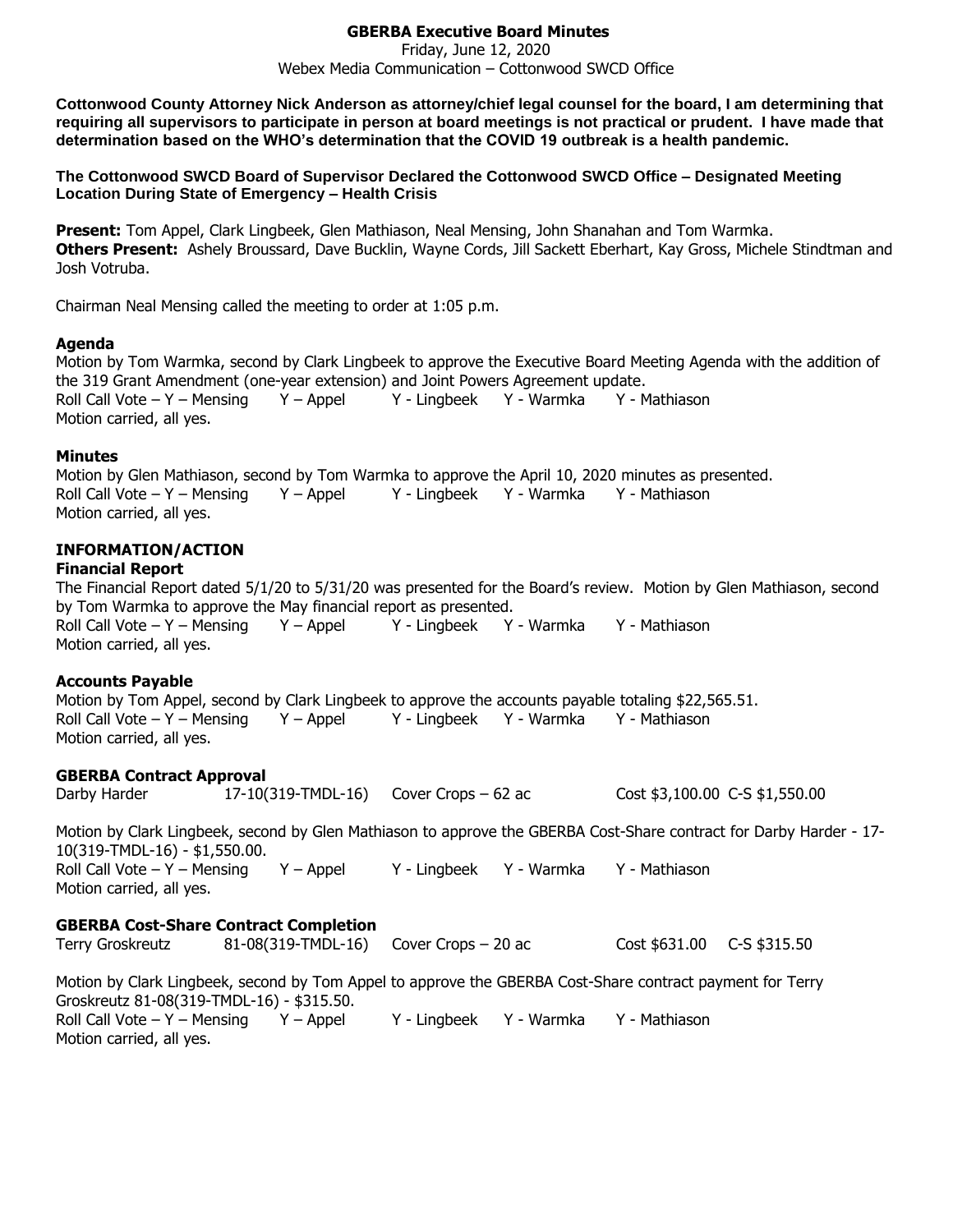#### **Page 2 GBERBA Executive Board Minutes June 12, 2020**

### **MAWQCP Contract Approval**

| Troy Wendland       | MAWQCP(42-5-09) | <b>Certification Incentive</b> | \$200.00 |
|---------------------|-----------------|--------------------------------|----------|
| Tom Fick            | MAWQCP(67-5-15) | Certification Incentive        | \$200.00 |
| Eric Wegner         | MAWQCP(22-6-17) | Worksheet Incentive            | \$100.00 |
| <b>Blair Wegner</b> | MAWQCP(22-6-18) | Worksheet Incentive            | \$100.00 |
| Ron Wegner          | MAWQCP(22-6-19) | Worksheet Incentive            | \$100.00 |
| <b>Britt Wegner</b> | MAWQCP(22-6-20) | Worksheet Incentive            | \$100.00 |
| Colin Wegner        | MAWQCP(22-6-21) | Worksheet Incentive            | \$100.00 |
| Tom Remmele         | MAWQCP(87-5-17) | Certification Incentive        | \$200.00 |

Motion by Tom Appel, second by Glen Mathiason to approve the MAWQCP incentive payments for Wendland, Fick, Remmele (\$200.00) and Eric, Blair, Ron, Britt, Colin Wegner (\$100.00). Roll Call Vote – Y – Mensing  $Y -$  Appel  $Y -$  Lingbeek  $Y -$  Warmka  $Y -$  Mathiason Motion carried, all yes.

#### **Review Grant Report**

John Shanahan arrived at meeting 1:30 p.m.

### **July Policy Board and Technical Meetings**

The Board has decided to hold the July GBERBA Policy Board and Technical Committee meetings separately on the same day, Friday, July 10. The GBERBA Technical Committee will meet at 9:30 a.m. through WebEx and the GBERBA Policy Board will meet at 1:00 p.m. through WebEx.

### **MPCA 319 TMDL Grant Agreement Amendment**

Motion Clark Lingbeek, second by Glen Mathiason to approve the MPCA 319 TMDL Grant Agreement Extension to August 31, 2021.

Roll Call Vote – Y – Mensing Y – Appel Y - Lingbeek Y - Warmka Y – Mathiason Y - Shanahan Motion carried, all yes.

### **Joint Powers Agreement Update and Committee Appointment**

Motion by Clark Lingbeek, second by Tom Warmka to approve the Joint Powers Agreement update with Ann Goering (Ratwik, Roszak & Maloney P.A.) with an estimate of \$3,000 - \$4,000 and call for a committee made up of Policy Board and Technical Committee Members, plus the GBERBA Coordinators (6-8 members). Roll Call Vote – Y – Mensing Y – Appel Y - Lingbeek Y - Warmka Y – Mathiason Y - Shanahan Motion carried, all yes.

# **COORDINATOR REPORT**

### **MN Agricultural Water Quality Certification Program**

Update on progress made in areas 5 and 6 – See Certification Specialist Reports. Over 580,000 acres and over 850 certified producers state wide!

GBERBA has the Area 5 and 6 MAWQCP administrative contract approved through 2021. The Minnesota Agricultural Water Quality Certification Program is launching three new endorsements in addition to 10-year certification a farmer or landowner receives in the program. The endorsements are for soil health, integrated pest management, and wildlife.

### **2017 MPCA 319 Grant - Cover Crops and Alternative Tile Intakes**

An Implementation Policy Paper for the grant titled "Greater Blue Earth River Basin TMDL Implementation" has been developed and reviewed at the Technical meeting. This guidance document will be posted on the GBERBA website. Cover crops: \$50.00 dollars per acre maximum, 50% cost share maximum (\$25.00 ac.), 80-acre size maximum per owner. Prioritization required. Alternative intakes: Rock and pattern tile. \$500.00 maximum and 50% cost share. These are federal dollars and require state or local match. Perforated risers, broom and other water quality intakes: \$200.00 maximum and 50% cost share. These are federal dollars and require state or local match.

The grant amendment has been completed and all remaining cost share for projects including Alternative intakes, Side inlets, and Cover crops will be at 50% cost share**. Grant End Date 8-31-2020**

**For 2020 the cover crop acre limits are removed. At this point the 50% cost share rate will continue. GBERBA staff has requested an extension of this grant due to 2019 weather conditions and the Covid-19 outbreak.**